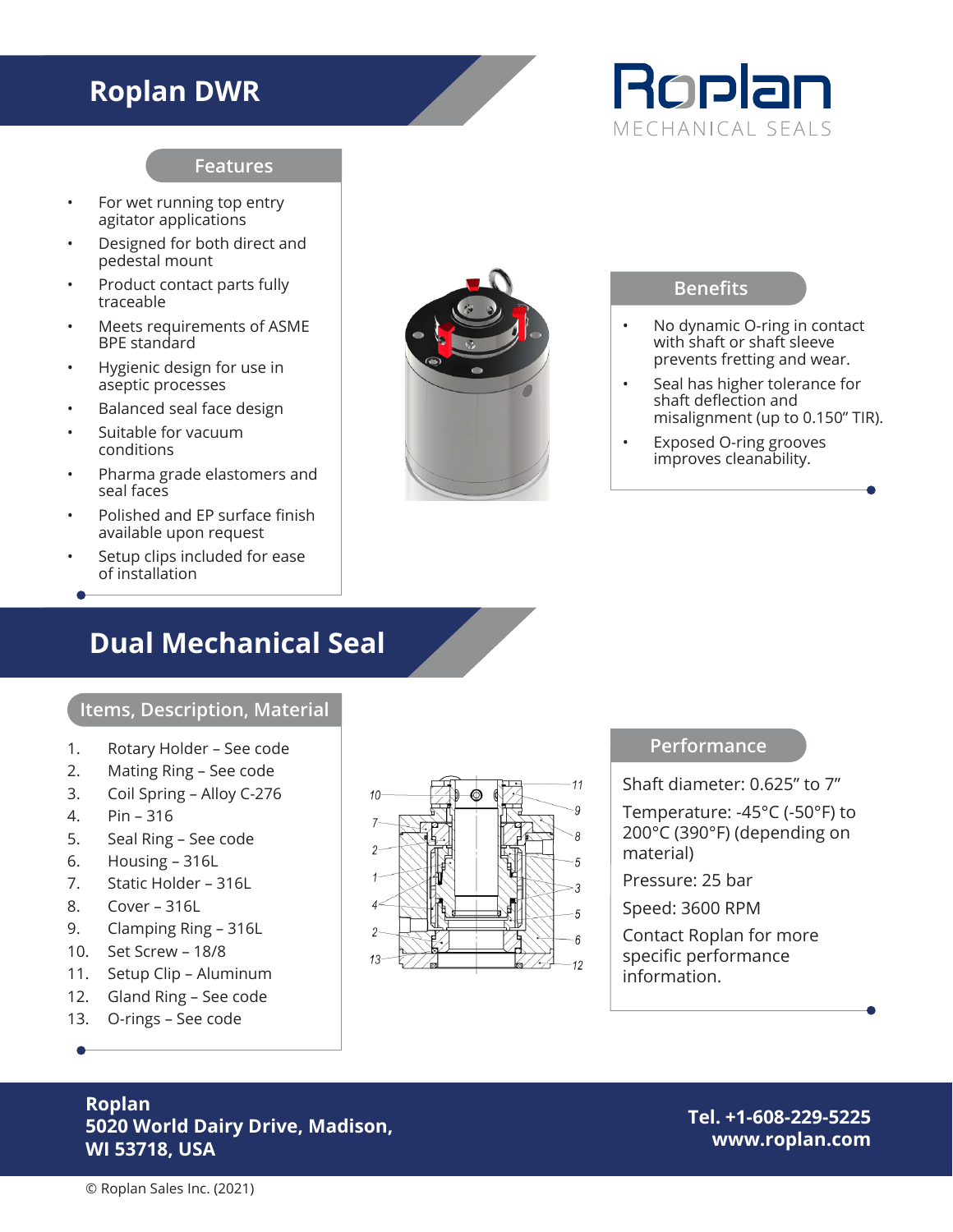# **Dimensions**



| Shaft Size     | $\mathsf{d}$   | D     | OD             | H     | HG    | <b>BHD</b> | <b>BHC</b>     | <b>BHN</b> | HI   | HO   |
|----------------|----------------|-------|----------------|-------|-------|------------|----------------|------------|------|------|
| 0.625          | 1.875          | 4.375 | 4.625          |       | 6.655 | 0.4375     | 3.625          | 4<br>6     | 1    | 3.75 |
| 0.75           | $\overline{2}$ | 4.5   | 4.75           |       |       |            | 3.75           |            |      |      |
| 0.875          | 2.125          | 4.625 | 4.875          |       |       |            | 3.875          |            |      |      |
| $\mathbf{1}$   | 2.25           | 4.75  | 5              |       |       |            | 4              |            |      |      |
| 1.125          | 2.375          | 4.875 | 5.125          |       |       |            | 4.125          |            |      |      |
| 1.25           | 2.5            | 5     | 5.25           |       |       |            | 4.25           |            |      |      |
| 1.375          | 2.625          | 5.125 | 5.375          | 6.124 |       |            | 4.375          |            |      |      |
| 1.5            | 2.75           | 5.25  | 5.5            |       |       |            | 4.5            |            |      |      |
| 1.625          | 2.875          | 5.375 | 5.625          |       |       |            | 4.625          |            |      |      |
| 1.75           | 3              | 5.5   | 5.75           |       |       |            | 4.75           |            |      |      |
| 1.875          | 3.125          | 5.625 | 5.875          |       |       |            | 4.875          |            |      |      |
| 2              | 3.25           | 6     | 6.25           |       |       | 0.5625     | 5.25           |            |      |      |
| 2.25           | 3.5            | 6.25  | 6.5            |       |       |            | 5.5            |            |      |      |
| 2.5            | 3.75           | 6.5   | 6.75           |       |       |            | 5.75           |            |      |      |
| 2.75           | 4              | 6.75  | $\overline{7}$ |       |       |            | 6              |            |      |      |
| 3              | 4.25           | 7.25  | 7.5            |       | 6.718 |            | 6.5            |            |      |      |
| 3.25           | 4.5            | 7.5   | 7.75           |       |       |            | 6.75           |            |      |      |
| 3.5            | 4.75           | 7.75  | 8              | 6.623 | 7.218 |            | $\overline{7}$ |            | 1.25 | 4    |
| 3.75           | 5              | 8     | 8.25           |       |       |            | 7.25           |            |      |      |
| $\overline{4}$ | 5.25           | 8.25  | 8.5            |       |       |            | 7.5            |            |      |      |
| 4.25           | 5.5            | 8.5   | 8.75           |       |       |            | 7.75           |            |      |      |
| 4.5            | 5.75           | 8.75  | 9              |       |       |            | 8              |            |      |      |
| 4.75           | 6              | 9     | 9.25           |       |       |            | 8.25           |            |      |      |
| 5              | 6.25           | 9.25  | 9.5            |       |       |            | 8.5            | 10         |      |      |
| 5.25           | 6.5            | 9.5   | 9.75           |       |       |            | 8.75           |            |      |      |
| 5.5            | 6.75           | 9.75  | 10             |       |       |            | 9              |            |      |      |
| 5.75           | $\overline{7}$ | 10    | 10.25          |       |       |            | 9.25           |            |      |      |
| 6              | 7.25           | 10.25 | 10.5           |       |       |            | 9.5            |            |      |      |
| 6.25           | $7.5\,$        | 10.5  | 10.75          |       |       |            | 9.75           |            |      |      |
| 6.5            | 7.75           | 10.75 | 11             |       |       |            | 10             |            |      |      |
| 6.75           | 8              | 11    | 11.25          |       |       |            | 10.25          |            |      |      |
| $\overline{7}$ | 8.25           | 11.25 | 11.5           |       |       |            | 10.5           |            |      |      |





#### **Roplan 5020 World Dairy Drive, Madison, WI 53718, USA**

**Tel. +1-608-229-5225 www.roplan.com**